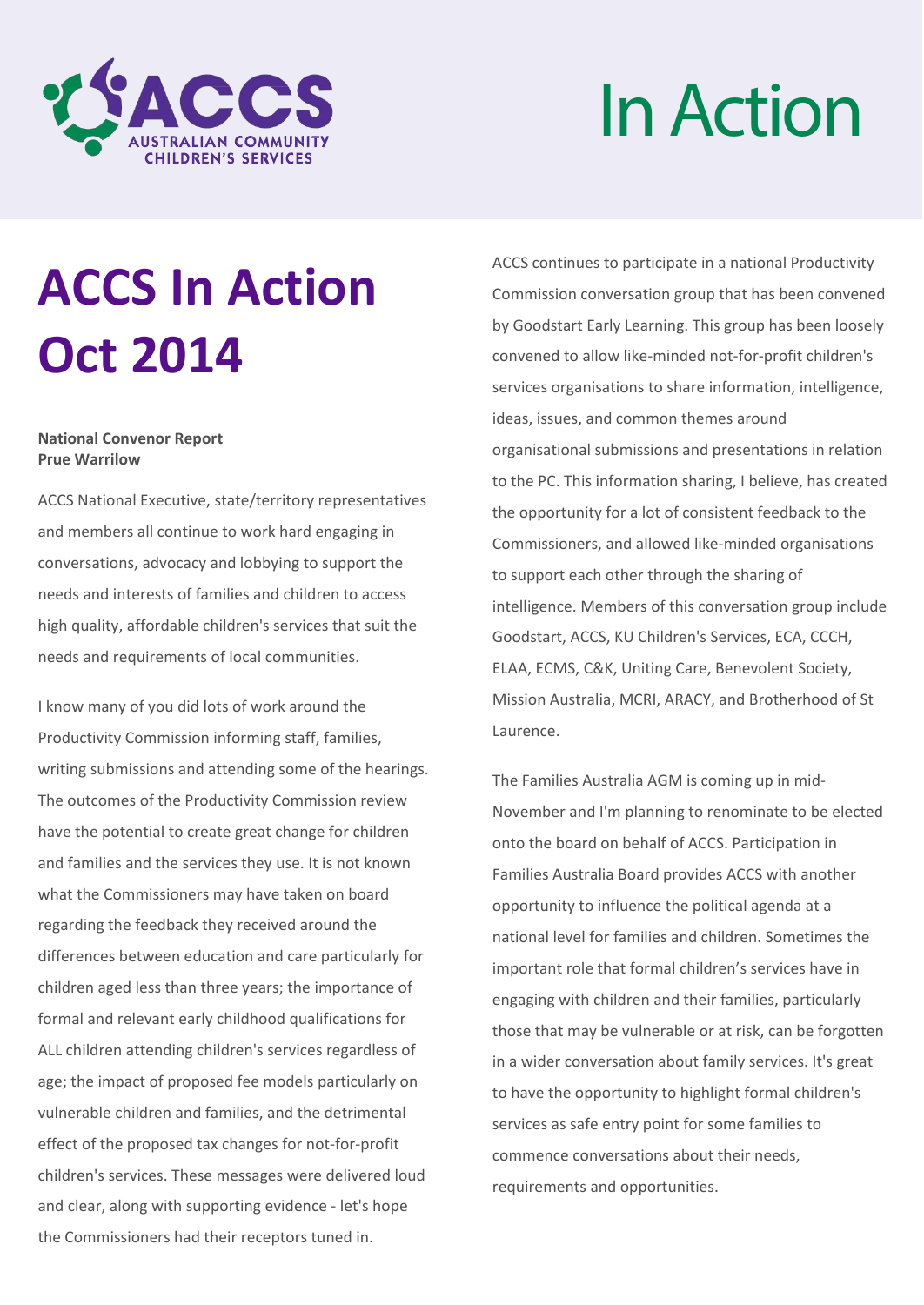ACCS has been pleased to participate on the Ministerial Advisory Council on Child Care and Early Learning. The Council which is chaired by Assistant Minister for Education Sussan Ley, has been established to provide a forum where strategic policies affecting the child care and early learning sector can be considered, and where informative consultation with the sector can take place. The Council will meet three times per year. The first meeting took place on 28 July and included discussion on the Productivity Commission and the NQF Review. Following this meeting ACCS provided further feedback on some aspects of the National Quality Framework, which can be read here

The next Ministerial Advisory Council meeting is scheduled for 18 November. I will continue to use my position on this Council, to represent Australia's not-forprofit community owned education and care services and those who support the right of children to access these services.

On behalf of ACCS I have also been asked to attend a regular quarterly meeting with the executive team of ACECQA. The first meeting will be Monday 20 October. The aim of this meeting is to have a different opportunity for engagement and communication with ACECQA stakeholders which includes ACCS. It will provide a chance to talk about operational issues related to the NQF, exchange information and discuss some of the opportunities and challenges for both ACECQA and ACCS.

To help inform our advocacy work in a range of forums your ongoing feedback and thoughts around your experiences with the NQF, including some of the recent changes and proposed changes, would be greatly appreciated. As well as discussing these issues with Branch Delegates you are also invited to send any

feedback via the ACCS National Secretariat: <mailto:ausccs@cccinc.org.au>

**Productivity Commission Childcare and Early Childhood Learning Inquiry Update**

The Productivity Commission certainly received plenty of feedback from ACCS about its draft Report. Along with ACCS National, the following ACCS Branches all provided comprehensive written submissions: ACCS South Australia, Carewest, ACCS NSW and Community Child Care Victoria. Many ACCS members from around the country also wrote individual submissions providing valuable data and insights from their individual services perspectives.

The Productivity Commission is due to submit its final report to the Australian Government on 31 October 2014. The government then has 25 parliamentary sitting days to consider the report before it must be released in full to the public (March 2015). At this stage we have no indication if the Australian Government will release any or all of its recommendations prior to this.

The ACCS National Submission to the draft Report can be read here

The transcript of ACCS National appearance at the Public Hearings can be read here

**ACCS South Australia Branch Update Verity Bierenboim, Convenor**

We have had a busy few months, like everyone else gathering information and then writing submissions for the Productivity Commission. We are very happy that Universal Access will be continuing for a further 12 months, but of course that is not enough. ACCS SA will continue advocating for the longevity of Universal Access, as well as the many other points of contention in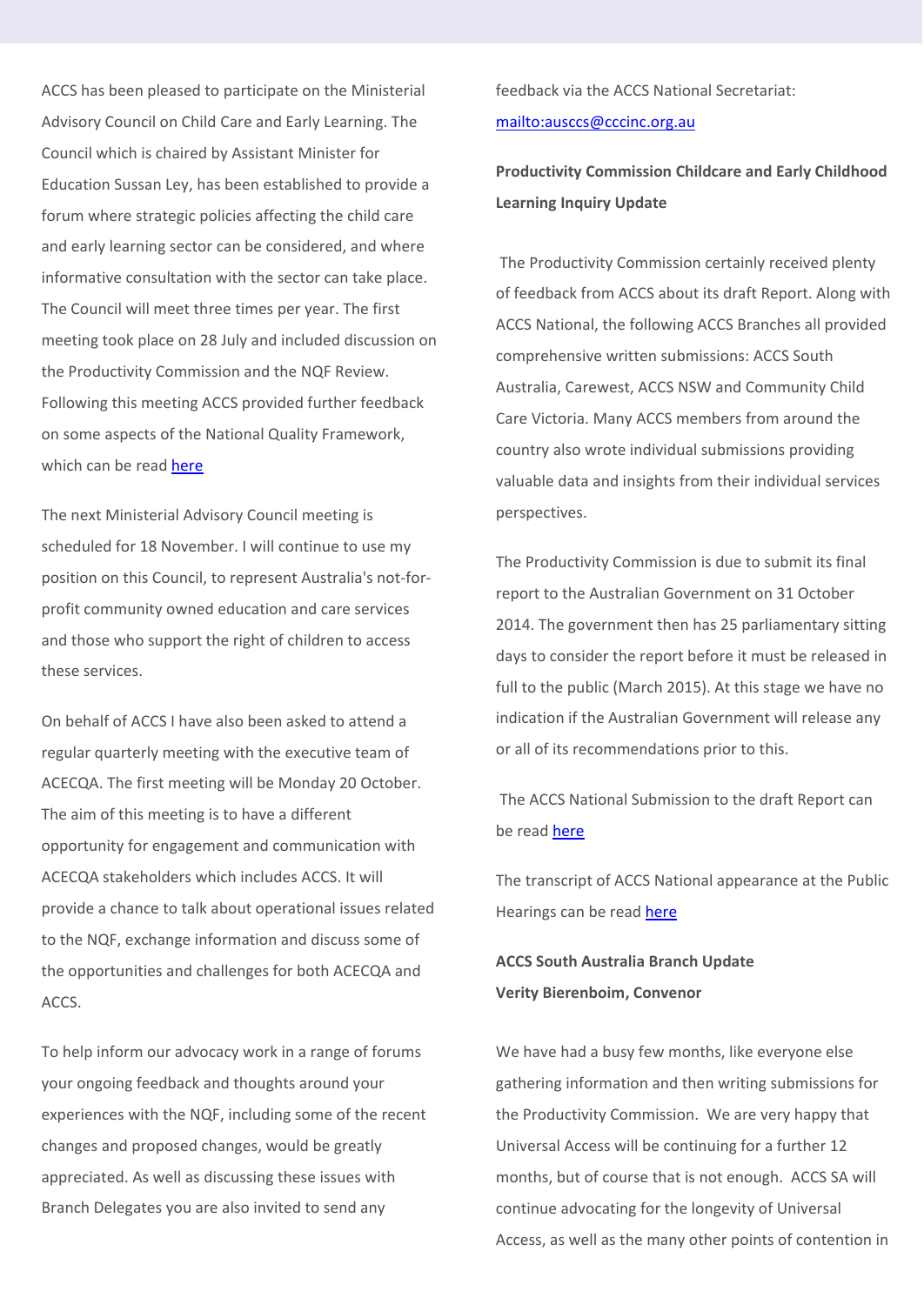the Productivity Commission Draft with the State and Federal Ministers.

ACCS SA funded a couple of its members, so they could attend the ECA conference in Melbourne, which was great as they were also able to attend the National ACCS meetings while there. It was a good opportunity to catch up with colleagues and discuss issues face to face.

We held our AGM on the 30th September with the executive staying the same, Verity Bierenboim Convenor and Robyn Geisler Secretary/Treasurer, the bulk of the committee stayed the same and we welcomed three new members.

We are sad to say we have lost another two community children's centres over the last couple of months, both with very little warning but we still have a majority of community children's centres in South Australia compared to private centres.

You can read the ACCS SA submission to the Productivity Commission's Draft Report here

# **Community Child Care (ACCS Victorian Branch) Lynn Turner**

Community Child Care engaged extensively with the sector about the draft Productivity Commission Childcare and Early Childhood Learning Inquiry Report. We distributed Take Action Information Sheets to members highlighting some of the key concerns in the draft Report. It was great to see more than 12 services writing their own detailed submissions, others using our email tool to encourage families to make comments (which resulted in the Productivity Commission receiving more than 45 comments from families using community owned Victorian services) and a couple of services appearing at the Melbourne Public Hearings.

Productivity Commission's Public Hearing on behalf of Community Child Care and we provided an extensive submission which focused on the following main points:

- Maintain current qualification requirements for educators working with children under 3 years
- Do not allow services to temporarily operate with staffing levels below required ratios
- Maintain appropriate ratio and qualification requirements for OSHC
- Maintain Pay Roll Tax Exemptions and Fringe Benefit Tax Exemptions for Not for Profit Providers
- Do not mandate or encourage external provision of OSHC services
- Ensure new funding arrangements do not result in reduced access for many families and reduced financial support for vulnerable families and children and for families in crisis
- Do not simplify the National Quality Standard
- Ensure regulatory compliance, quality assurance and support for all service types in the scope of NQF and for all service types eligible for government fee subsidies

The Victorian State election will be held on 29 November. Our Call to Parties is available here

We are pleased to have representatives from the major parties attending our AGM on 29 October. Members and others interested in community owned education and care are encouraged to take this opportunity to bring along educators and families to this important election opportunity.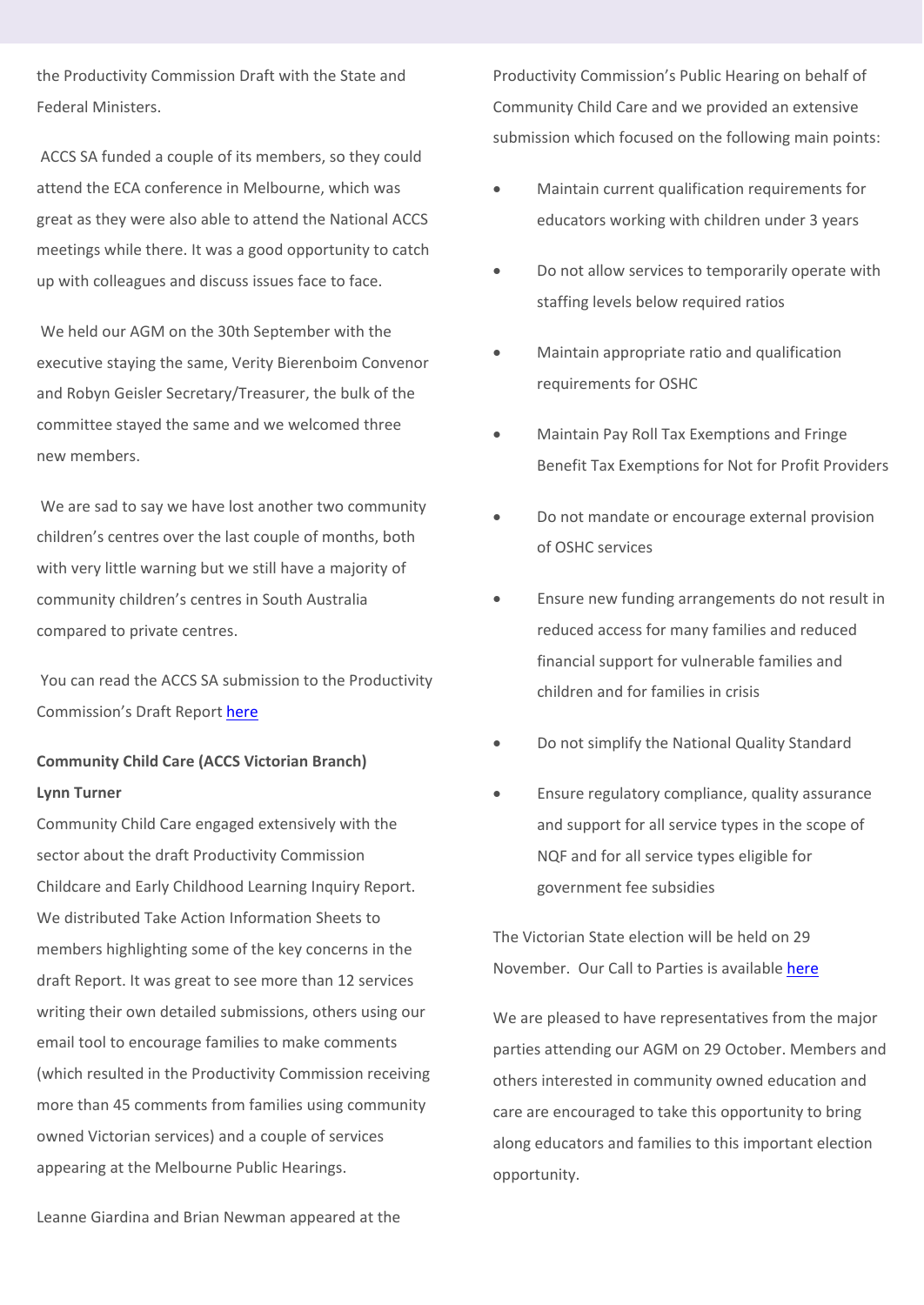**Invitation to attend the Community Child Care Association Annual General Meeting** 2.30pm - 5.00pm, Wednesday 29th October, 2014, Preston, Victoria.

*Guest Speaker: Andrew Jackomos, Victoria's Commissioner for Aboriginal Children and Young People*

*Election Policy Statements from:* Hon. Wendy Lovell, Minister for Children and Early Childhood Development Jenny Mikakos, Shadow Minister for Children Colleen Hartland, Greens Spokesperson for Children and Young People RSVP CCC ph 03 9486 3455

## **ACCS Tasmania Update Zoe Manning**

The major concern to the Early Childhood sector in Tasmania at present is unemployment in the North and North West of the state and the effect it is having on utilisation of child care centres. Many centres have had to close rooms and even face shutting down if there isn't a turn around to the employment status. The State Liberal Government have strategies in place to boost employment in these areas, hopefully it won't be too little too late.

There has recently been 6 new people employed in the Education and Care Unit and hopefully this will see more centres going through the rating and assessment system. Currently only 35% of services have been through the rating and assessment process and whilst this is in line with the national average, we would like to see an increased number of services being assessed and a reduction in waiting time from visit to draft report which

is currently over 7 weeks. The good news is that the outcomes of the majority of services going through rating and assessment has been positive and most educators are saying they much prefer the new system to the previous accreditation system.

Our service put in a submission in response to the draft Productivity Commission Report which can be read here. I also distributed information to services to share with families and it was encouraging to see several families from services in Tasmania taking action and sending in comments to the Productivity Commission.

#### **ACCS Qld**

Unfortunately the ACCS Qld Branch decided to dissolve their association, as they were unable to fill their office bearer positions and meet their constitutional requirements. Members in Qld are interested in becoming a sub branch of ACCS NSW and the mechanisms for this are currently being explored. We thank all the Qld members who have made significant contributions to the work of ACCS National over the years, including Frances Sneddon whose commitment and support over time ensured that the Qld ACCS contributed significantly on a state and national level. We also thank ACCS Qld for contributing funds towards the current wave of Trends in Community Children's Services Survey.

Cathy Kennedy from Churches of Christ is the Qld contact person for ACCS and ACCS Qld has also nominated several others to be contacted on national issues to ensure there is a Qld perspective. It was also great to see Marisa Phillips from Queensland at the ACCS National Dinner and Meeting in September.

#### **ACCS NSW Branch**

ACCS NSW welcomes Kim Gavin, Operations Manager with UnitingCare Children's Services, as it's new Branch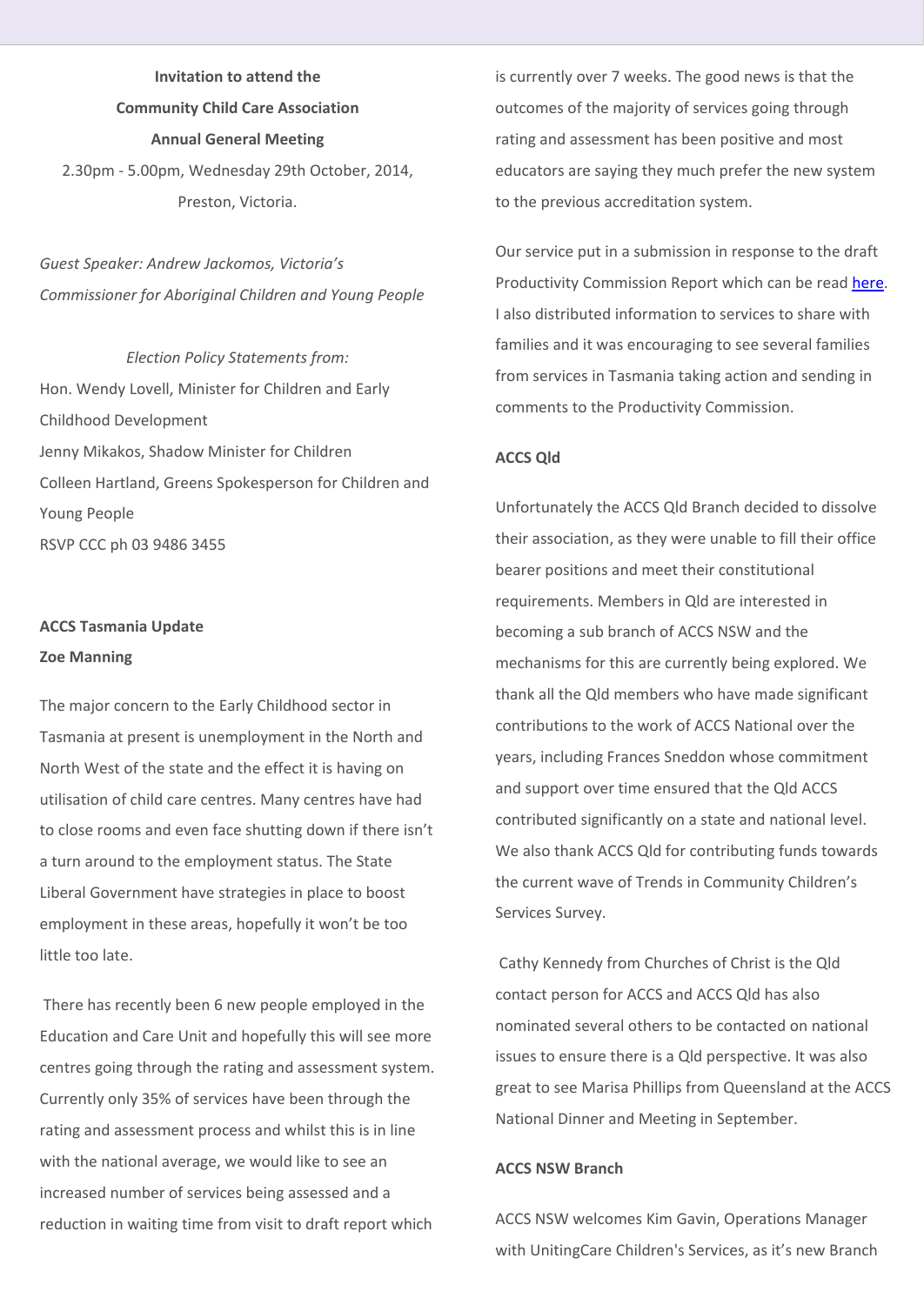#### Convenor.

Kim Bertino attended the ACCS National Dinner and Meeting in September in Melbourne and highlighted the following issues as key for NSW:

- Review of the NQF, concern over the quality of the consultation process
- The high cost of preschool in NSW compared to other states, and the issues of the state government not passing on funding to the sector
- PC response, in particular the issue of qualification for under 3's
- How to realign the value of the not for profit sector to government
- Quality of some RTO's training and concern over graduates being capable to work in sector.

The ACCS NSW submission in response to the Productivity Commission's draft Report can be found here

#### **Carewest (ACCS Western Australia Branch)**

Josique Lynch and Sally Griffiths came to Melbourne and attended the ACCS National Dinner and Meeting in September and the ACCS National Open Forum at the ECA conference. They also managed to fit in a meeting with Community Child Care, the Victorian ACCS Branch and National ACCS Secretariat, which was a great opportunity for networking and exchanging ideas and information about ACCS National and state based issues.

The Carewest submission in response to the Productivity Commission's draft Report can be found here

#### **Your Peak Body in Action**

ACCS makes sure that the voice for not for profit and

community owned education and care is heard far and wide. If you would like further information about any of the following one off or ongoing forums or consultations or would like to provide input into future opportunities please contact the ACCS National Secretariat at <mailto:ausccs@cccinc.org.au>

# **Early Learning Language Australia (ELLA) Advisory Network**

Liz Rouse from Community Child Care Victoria attended this meeting on 28 August 2014. The next one is scheduled for November.

#### **ACECQA Forum**

Prue Warrilow ACCS National Convenor will attend the next ACECQA Forum on 4 December 2015.

**Community Services and Health Industry Skills Council Joint Training Package Advisory Committee (TPAC)**

Diane Lewis attended this Council on 17 July 2014

# **Community Services and Health Industry Skills Council Industry Compact**

ACCS has agreed to be a signatory to this Compact. Kim Bertino from ACCS NSW will attend a formal signing ceremony on 14 November 2014 on ACCS behalf. The text of the Compact can be read here

#### **Productivity Commission Workshop on Deemed Cost**

Linda Davison, ACCS National Treasurer, attended this workshop on behalf of ACCS on 15 September 2014. Her notes are available here

**Hunter Institute of Mental Health – National Reference Group – Early Childhood Mental Health Resource**

Amanda Holt from ACCS NSW has been representing ACCS on this group. The resource *Connections, A*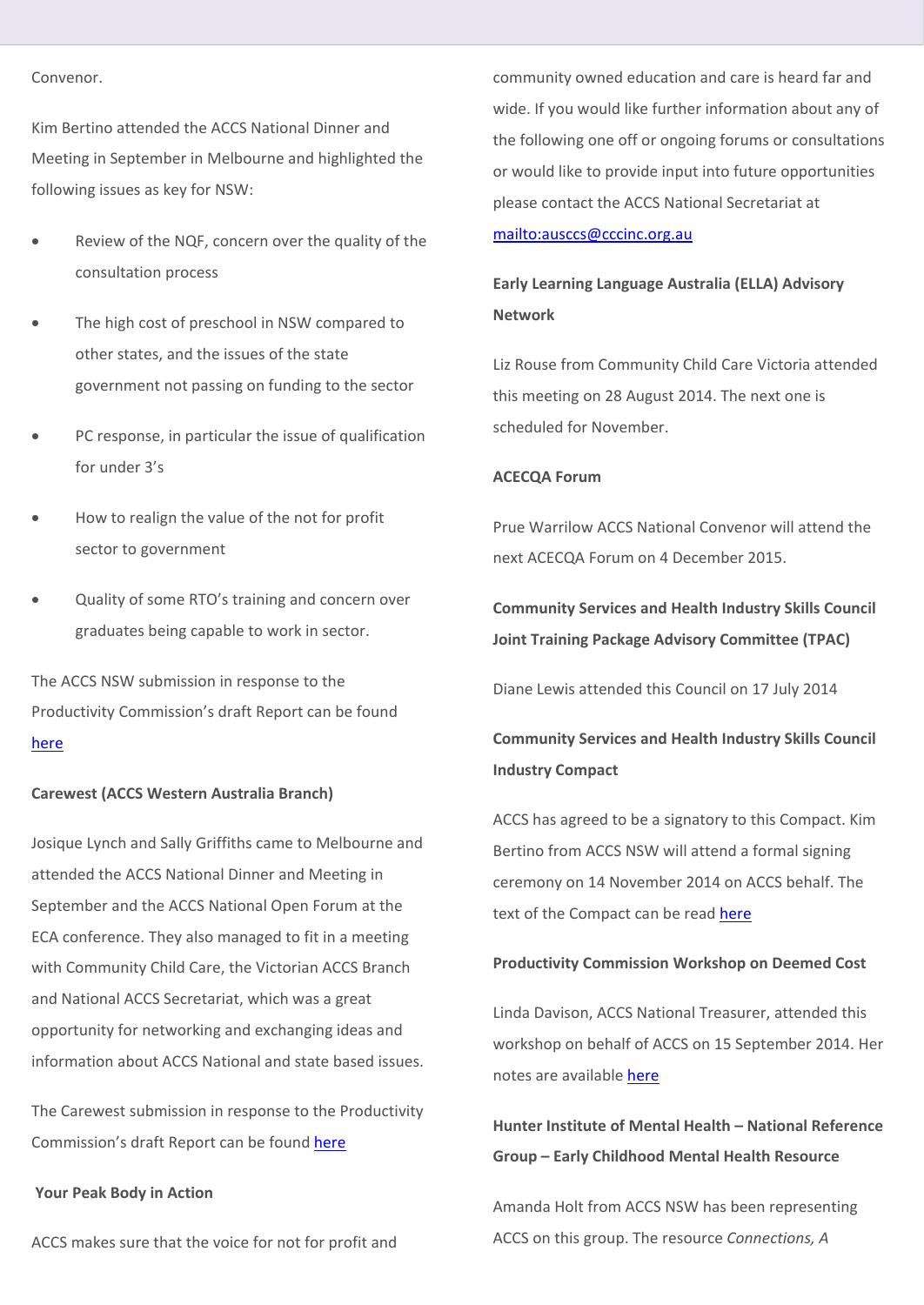*resource for early childhood educators about children's well-being* has now been finalised and distributed by the Department of Education. An electronic copy is available at:

[http://docs.education.gov.au/system/files/doc/other/pd](http://docs.education.gov.au/system/files/doc/other/pdf_connections.pdf) [f\\_connections.pdf](http://docs.education.gov.au/system/files/doc/other/pdf_connections.pdf)

#### **Keeping an Eye on Corporate Child Care**

The Australian Business Review (17/10/14) introduces us to another corporate player – Think Childcare and Education.

The article 'Kroger back with \$12m childcare foray' by Ben Butler and Eli Greenblat states that:

'Michael Kroger and his associates are set to reap up to \$12.5 million from the Liberal Party powerbroker's second foray into the listed childcare sector in a decade. A trust associated with Mr Kroger is among the vendors of 15 childcare centres sold into Think Childcare and Education, which is set to list on the ASX next week in a bid to cash in on the booming industry. Think, which is attempting to raise \$22m from investors, plans to pay Mr Kroger and the other childcare centre owners a total of \$13.9m in cash. On figures in the Think prospectus, about \$10m of the purchase price should fall to Mr Kroger and his associates….Think had planned to float as early as today, but sponsoring broker Pattersons said the listing date had been pushed back to next week. It is forecasting a profit after tax for 2015 of \$4.4m.'

ACCS believes a system that allows for cashing in on children's education and care is not in our national interest. Let's celebrate the amazing work of the community sector where all decisions are made with children's best interest at heart!

### **ACCS National Executive**

The following ACCS Delegates were elected to the ACCS National Executive Council at the ACCS AGM on 28 March 2014

**National Convenor** Prue Warrilow, ACCS NSW Branch

**Deputy National Convenor**  Verity Bierenboim, ACCS SA Branch

**National Secretary** Anne Kennedy, ACCS Victoria Branch

**National Treasurer** Linda Davison, ACCS Victoria Branch

**ACCS Branch Delegates Western Australia** Josique Lynch, Sally Griffiths, Alisha Berry

**South Australia** Verity Bierenboim, Robyn Geisler

**Queensland** Bev Book, Marisa Phillips

**Tasmania** Zoe Manning

**NSW**  Prue Warrilow, Lisa Bryant

**Victoria** Anne Kennedy, Linda Davison

*To contact ACCS National Executive and Branch Delegates email the ACCS National Secretariat [Here](mailto:ausccs@cccinc.org.au)*